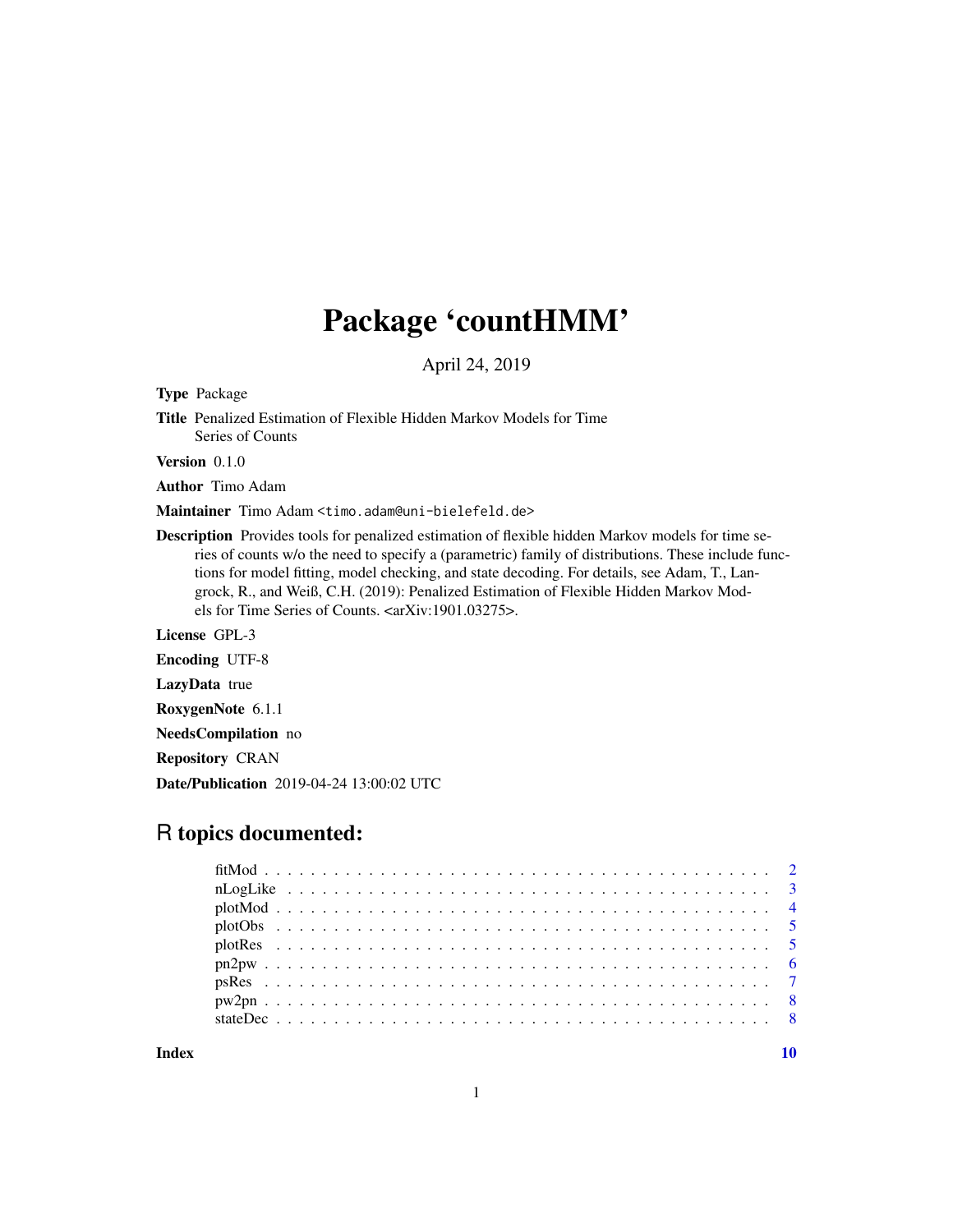<span id="page-1-1"></span><span id="page-1-0"></span>fitMod *fitMod*

# Description

Estimates the parameters of a hidden Markov model using maximum penalized likelihood estimation. For details, see Adam *et al*. (2019).

# Usage

fitMod(x,N=2,probs0=NULL,gamma0=NULL,delta0=NULL,stationary=TRUE,lambda=NULL,sup=NULL,m=3, inflation=NULL)

#### Arguments

| X          | Vector containing the observed time series of counts.                                                                                                                                                                                                                   |
|------------|-------------------------------------------------------------------------------------------------------------------------------------------------------------------------------------------------------------------------------------------------------------------------|
| N          | Integer, number of states. Default is N=2.                                                                                                                                                                                                                              |
| probs0     | Matrix with N columns which contains initial parameter values for the state-<br>dependent probabilities for each count. If probs0=NULL (default), then the initial<br>parameter values are generated automatically (not recommended).                                   |
| gamma0     | Initial parameter values for the transition probabilities of the Markov chain un-<br>derlying the observed counts. Matrix with N rows and N columns. If gamma0=NULL<br>(default), then the initial parameter values are generated automatically (not rec-<br>ommended). |
| delta0     | Initial parameter values for the initial probabilities of the Markov chain under-<br>lying the observed counts. Vector of length N. If delta0=NULL (default), then<br>the stationary distribution is used.                                                              |
| stationary | Logical, determines whether the initial distribution of the Markov chain underly-<br>ing the observed counts is the stationary distribution. Default is stationary=TRUE.                                                                                                |
| lambda     | Vector of length N which contains the smoothing parameters associated with the<br>different state-dependent distributions. Default is $l$ ambda= $rep(0, N)$ .                                                                                                          |
| sup        | Integer, determines the upper bound of the support of the state-dependent distri-<br>butions. If NULL (default), then the maximum of x is used.                                                                                                                         |
| m          | Integer, order of the difference penalties. Default is m=3.                                                                                                                                                                                                             |
| inflation  | Count probabilities to be excluded from penalization (e.g. in the presence of<br>zero-inflation). Default is inflation=NULL.                                                                                                                                            |

# Value

An object of type countHMM.

# References

Adam, T., Langrock, R., and Weiß, C.H. (2019): Penalized Estimation of Flexible Hidden Markov Models for Time Series of Counts. arXiv:<https://arxiv.org/pdf/1901.03275.pdf>.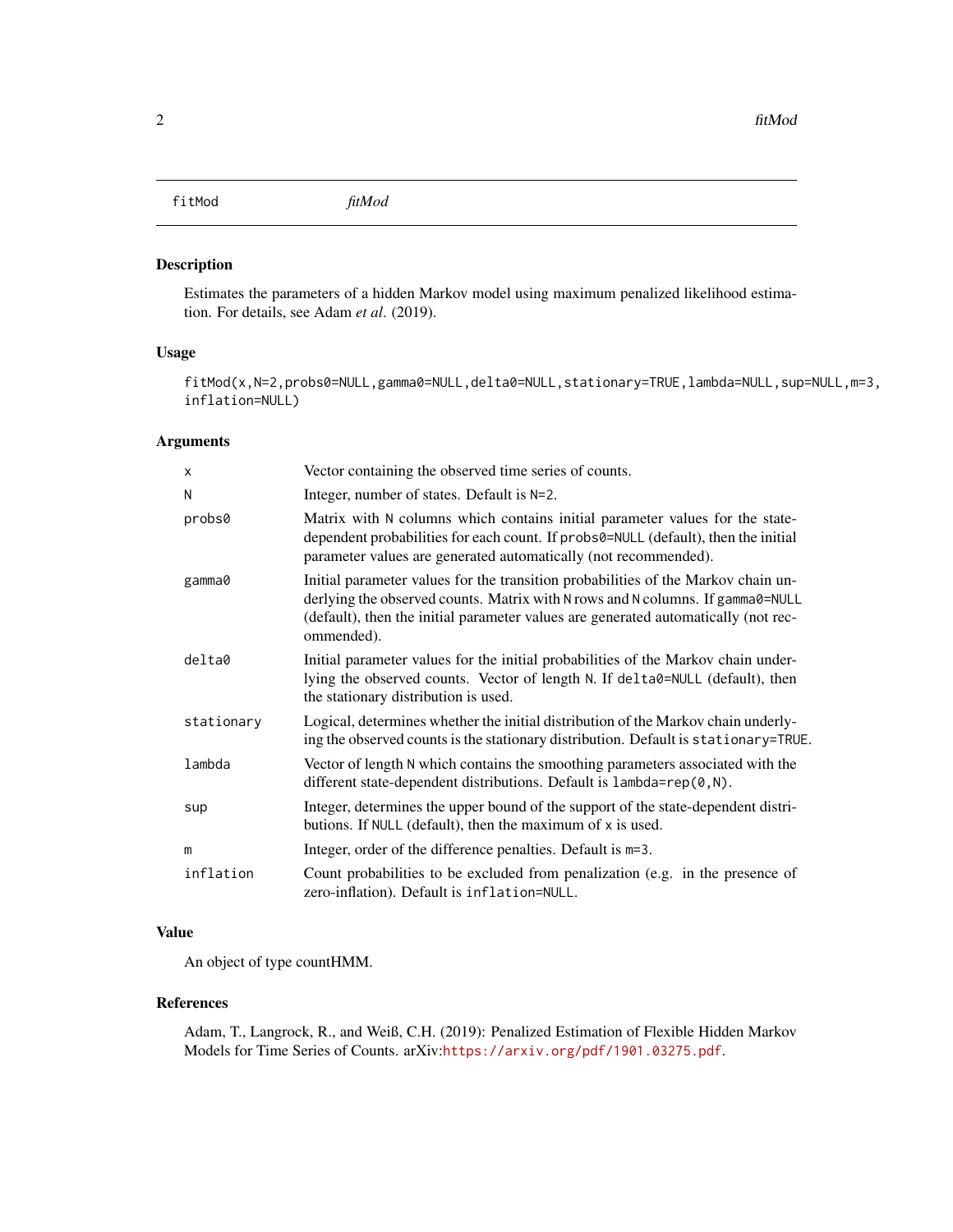#### <span id="page-2-0"></span>nLogLike 3

# Examples

```
# importing example data
x = read.table("http://www.hmms-for-time-series.de/second/data/earthquakes.txt")$V2
# model fitting
lambda = rep(10^4,2)fitMod(x=x,lambda=lambda)
```
<span id="page-2-1"></span>nLogLike *Penalized negative log-likelihood*

# Description

Computes the penalized negative log-likelihood using the forward algorithm as described in Adam *et al.* (2019). Not intended to be run by the user (internal function, called by the function [fitMod](#page-1-1)).

# Usage

nLogLike(parvect,x,N,stationary,lambda,sup,m,inflation)

# Arguments

| parvect    | Vector of working parameters (as returned by pn2pw).                                                                                         |
|------------|----------------------------------------------------------------------------------------------------------------------------------------------|
| X          | Vector of observed counts.                                                                                                                   |
| N          | Integer, number of states.                                                                                                                   |
| stationary | Logical, determines whether the initial distribution of the Markov chain under-<br>lying the observed counts is the stationary distribution. |
| lambda     | Vector of length N which contains the smoothing parameters associated with the<br>different state-dependent distributions.                   |
| sup        | Integer, determines the upper bound of the support of the state-dependent distri-<br>butions. If NULL, then the maximum of x is used.        |
| m          | Integer, order of the difference penalties.                                                                                                  |
| inflation  | Count probabilities to be excluded from penalization (e.g. in the presence of<br>zero-inflation).                                            |

# Value

Numeric, the penalized negative log-likelihood.

#### References

Adam, T., Langrock, R., and Weiß, C.H. (2019): Penalized Estimation of Flexible Hidden Markov Models for Time Series of Counts. arXiv:<https://arxiv.org/pdf/1901.03275.pdf>.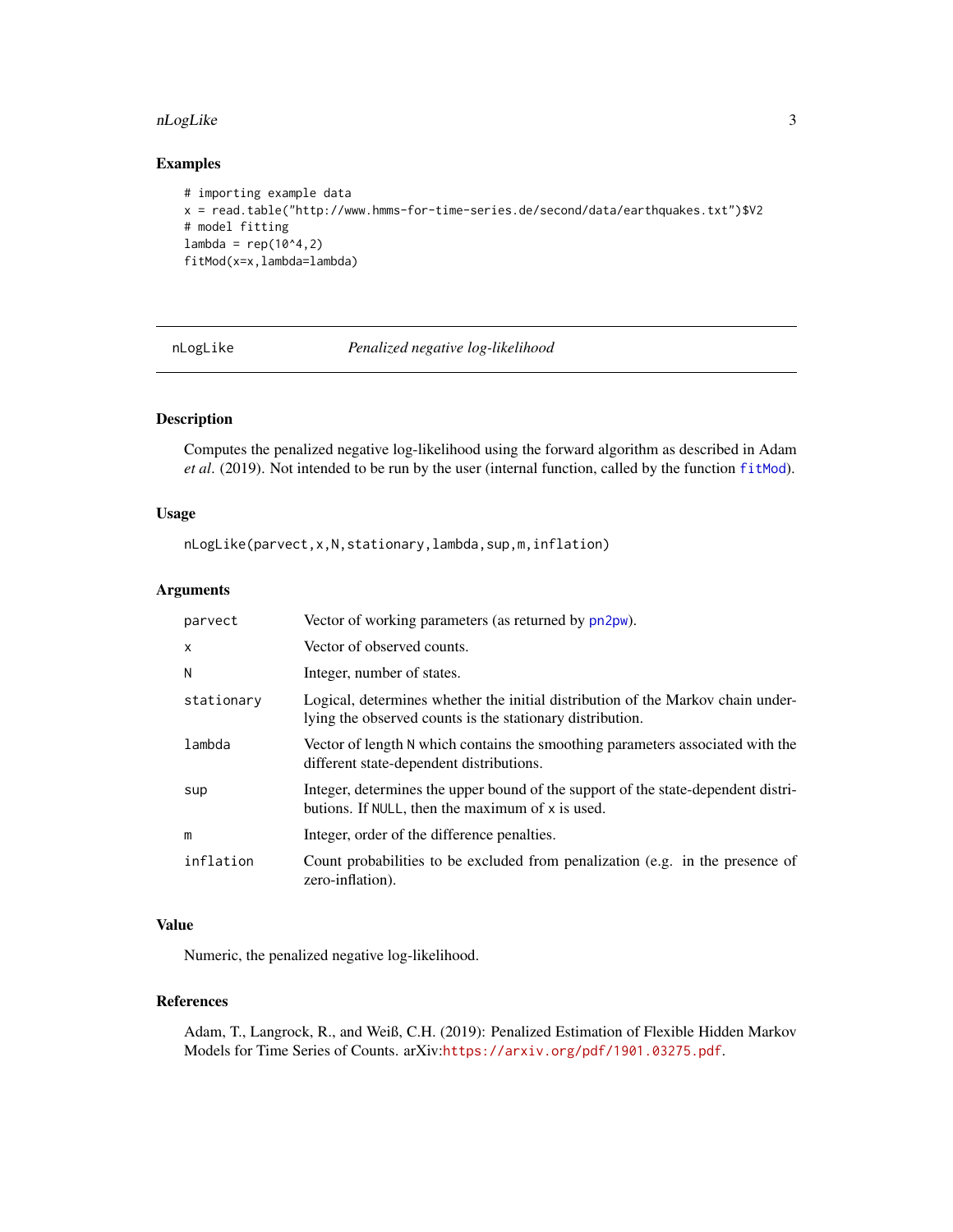#### Examples

```
# importing example data
x = read.table("http://www.hmms-for-time-series.de/second/data/earthquakes.txt")$V2
# computing the penalized negative log-likelihood
parvect = pn2pw(N=2,probs=cbind(dpois(x=0:41,lambda=14),dpois(x=0:41,lambda=26)),
gamma=matrix(c(0.95,0.05,0.05,0.95),ncol=2),delta=NULL,stationary=TRUE)
lambda = rep(10^4,2)nLogLike(parvect=parvect,x=x,N=2,stationary=TRUE,lambda=lambda,sup=41,m=3,inflation=FALSE)
```
plotMod *plotMod*

# Description

Plots the estimated state-dependent distributions.

#### Usage

plotMod(mod)

#### Arguments

mod An object of type countHMM (as returned by the function [fitMod](#page-1-1)).

# Value

A plot of the estimated state-dependent distributions.

# Examples

```
# importing example data
x = read.table("http://www.hmms-for-time-series.de/second/data/earthquakes.txt")$V2
# model fitting
lambda = rep(10^4,2)mod = fitMod(x=x,lambda=lambda)
# plotting the estimated state-dependent distributions
plotMod(mod)
```
<span id="page-3-0"></span>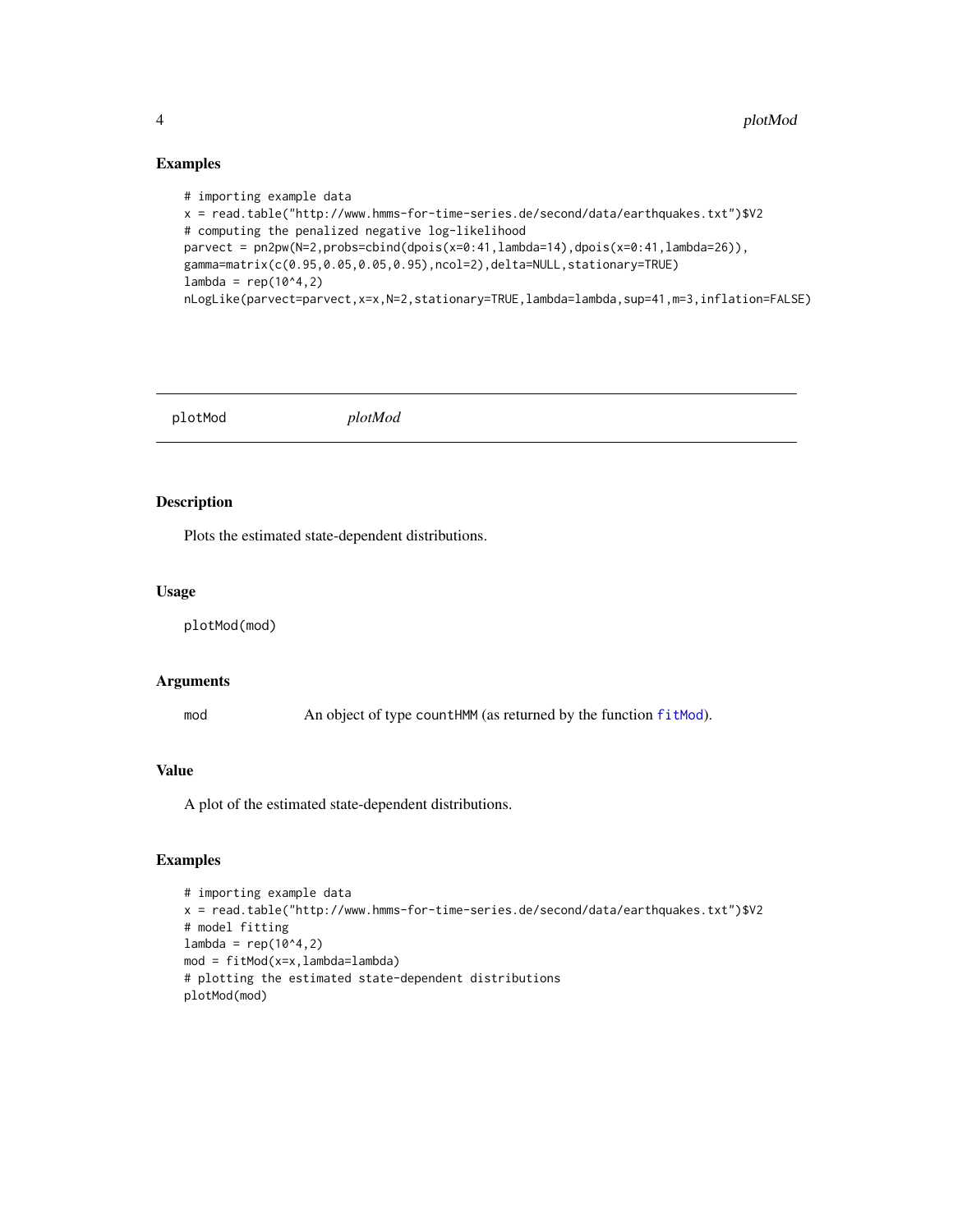<span id="page-4-0"></span>plotObs *plotObs*

#### Description

Plots the Viterbi-decoded time series using different colors for the different states.

# Usage

plotObs(mod)

#### Arguments

mod An object of type countHMM (as returned by the function [fitMod](#page-1-1)).

# Value

A plot of the Viterbi-decoded time series.

# Examples

```
# importing example data
x = read.table("http://www.hmms-for-time-series.de/second/data/earthquakes.txt")$V2
# model fitting
lambda = rep(10^4,2)mod = fitMod(x=x,lambda=lambda)
# plotting the Viterbi-decoded time series
plotObs(mod)
```

| plotRes | Quantile-quantile and autocorrelation function plots of the pseudo- |
|---------|---------------------------------------------------------------------|
|         | residuals.                                                          |

# Description

Plots quantile-quantile and autocorrelation function plots of the midpoints of the pseudo residual segments. For details, see Zucchini et al. (2016).

#### Usage

```
plotRes(mod)
```
#### Arguments

mod An object of type countHMM (as returned by the function [fitMod](#page-1-1)).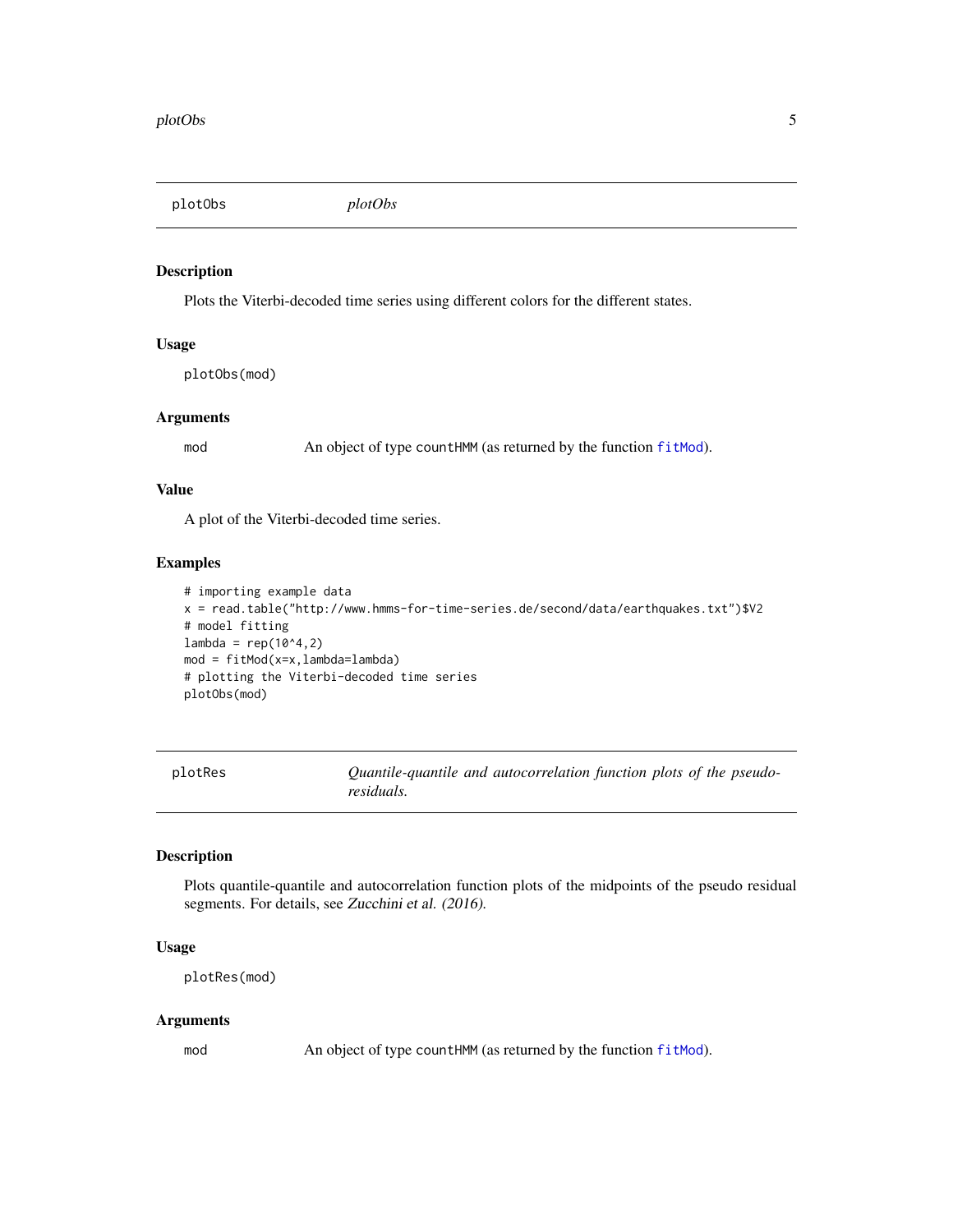#### <span id="page-5-0"></span>Value

A plot with two windows, the first of which displays the quantile-quantile function and the second of which displays the autocorrelation function of the pseudo-residuals.

# References

Zucchini W., MacDonald, I.L., and Langrock, R. (2016): *Hidden Markov models for time series: An introduction using R, 2nd edition*. Chapman & Hall/CRC, Boca Raton.

# Examples

```
# importing example data
x = read.table("http://www.hmms-for-time-series.de/second/data/earthquakes.txt")$V2
# model fitting
lambda = rep(10^4,2)mod = fitMod(x=x,lambda=lambda)
# plotting the pseudo residuals
plotRes(mod)
```
<span id="page-5-1"></span>pn2pw *pn2pw*

#### Description

Transforming natural parameters to working parameters. Not intended to be run by the user (internal function, called by the functions [nLogLike](#page-2-1) and [fitMod](#page-1-1)).

#### Usage

```
pn2pw(N,probs,gamma,delta,stationary)
```
#### Arguments

| N          | Number of states.                                                                                                                                       |
|------------|---------------------------------------------------------------------------------------------------------------------------------------------------------|
| probs      | Matrix with N columns which contains the state-dependent probabilities for each<br>count.                                                               |
| gamma      | Transition probability matrix of the Markov chain underlying the observed counts<br>with N rows and N columns.                                          |
| delta      | Initial distribution vector of length N of the Markov chain underlying the ob-<br>served counts. If NULL, then the stationary distribution is returned. |
| stationary | Logical, determines whether the initial distribution of the Markov chain under-<br>lying the observed counts is the stationary distribution.            |

# Value

A vector of working parameters.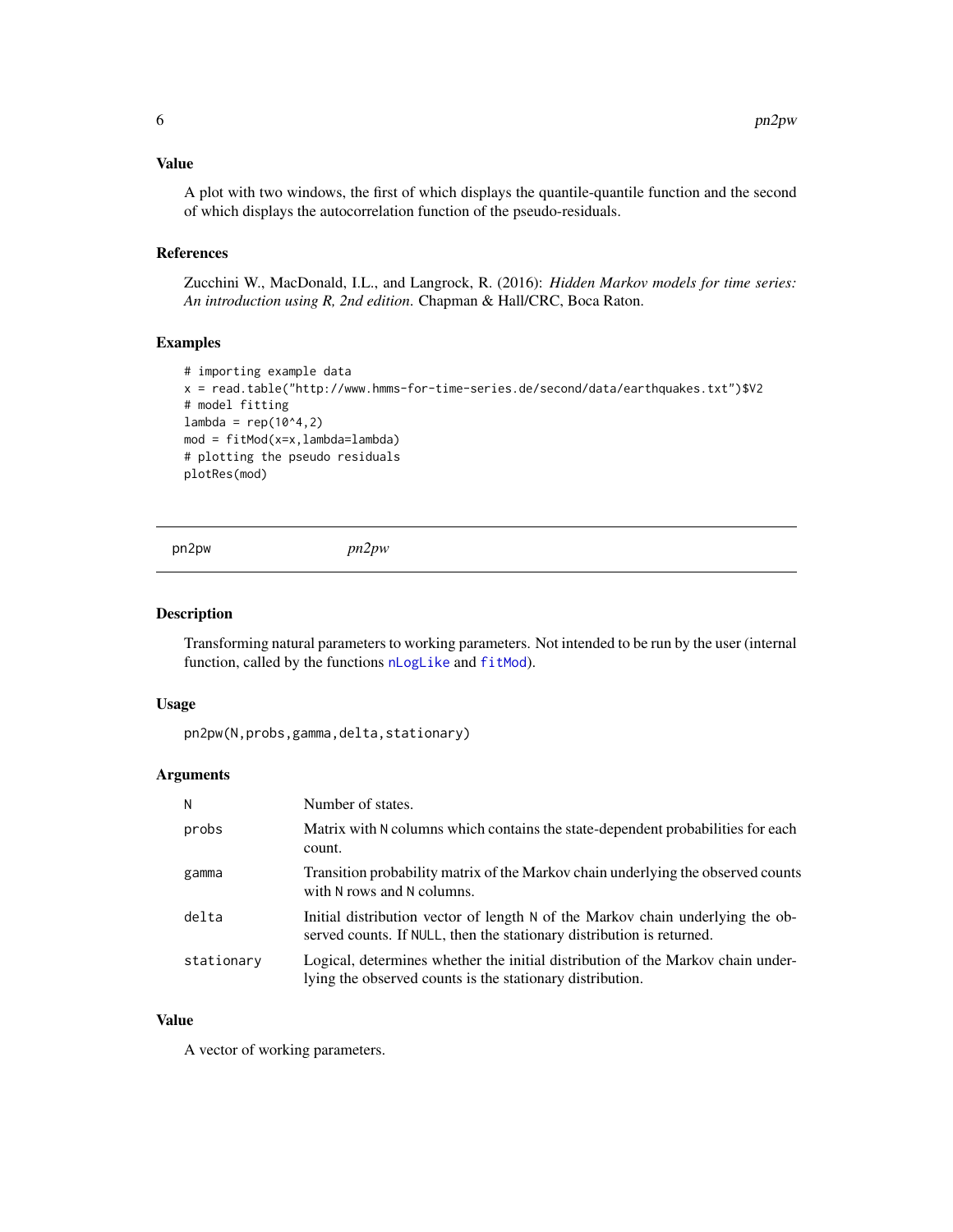#### <span id="page-6-0"></span> $p$ s $Res$  7

#### Examples

```
# transforming natural parameters to working paramters
pn2pw(N=2,probs=cbind(dpois(x=0:41,lambda=14),dpois(x=0:41,lambda=26)),
gamma=matrix(c(0.95,0.05,0.05,0.95),ncol=2),delta=NULL,stationary=TRUE)
```
psRes *psRes*

# Description

Computes the pseudo-residuals.

#### Usage

psRes(mod)

# Arguments

mod An object of type countHMM (as returned by the function [fitMod](#page-1-1)).

#### Value

A matrix with 3 rows, the first of which corresponds to the lower limits, the second of which corresponds to the midpoints, and the third of which corresponds to the upper limits of the pseudoresidual segments. For details, see Zucchini *et al*. (2016).

# References

Zucchini W., MacDonald, I.L., and Langrock, R. (2016): Hidden Markov Models for Time Series: An Introduction Using R, 2nd Edition. Chapman & Hall/CRC. doi:[https://doi.org/10.1201/](https://doi.org/10.1201/b20790) [b20790](https://doi.org/10.1201/b20790).

#### Examples

```
# importing example data
x = read.table("http://www.hmms-for-time-series.de/second/data/earthquakes.txt")$V2
# model fitting
lambda = rep(10^4,2)mod = fitMod(x=x,lambda=lambda)
# computing the pseudo-residuals
psRes(mod)
```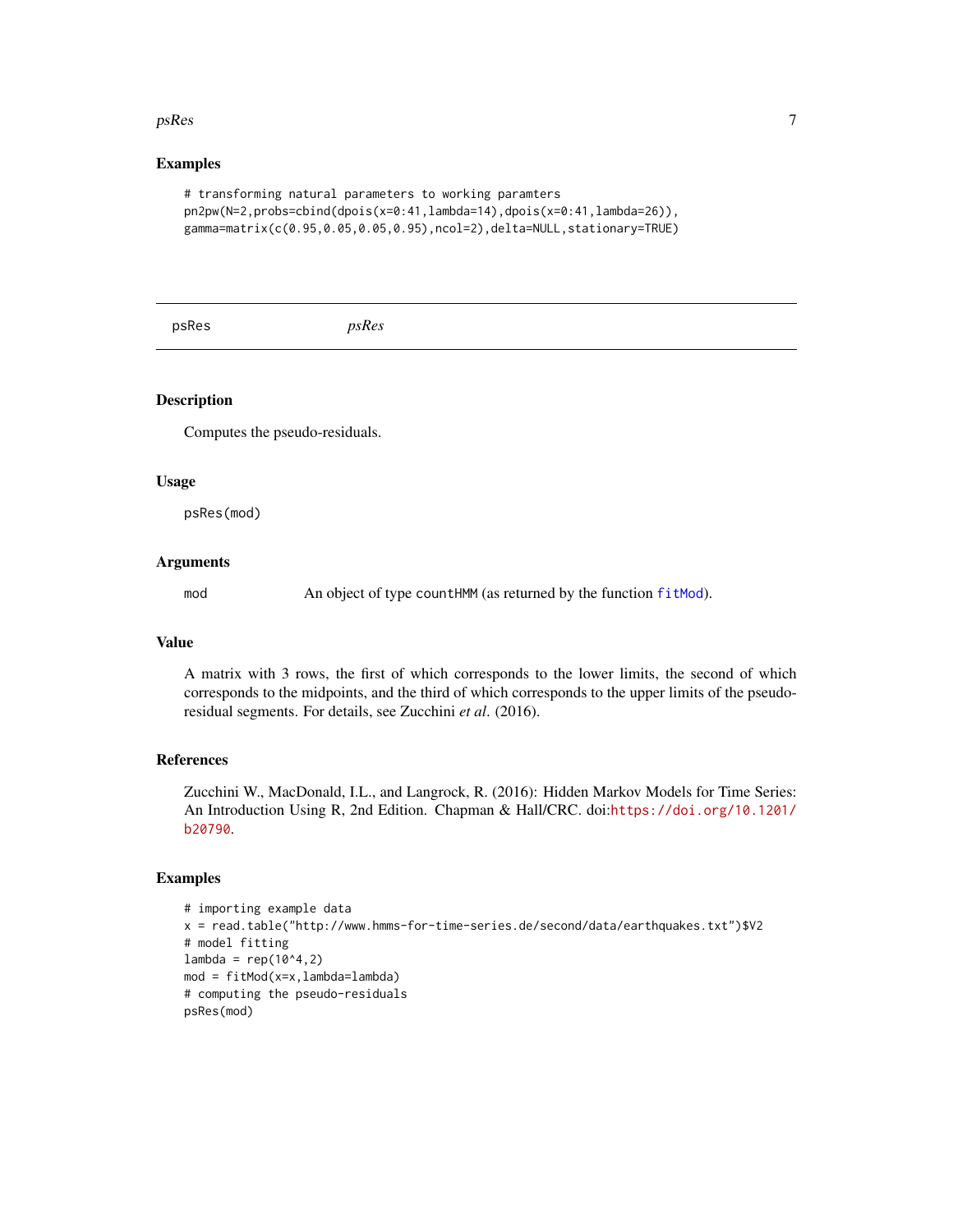<span id="page-7-0"></span>pw2pn *pw2pn*

#### Description

Transforming working parameters to natural parameters. Not intended to be run by the user (internal function, called by the functions [nLogLike](#page-2-1) and [fitMod](#page-1-1)).

#### Usage

pw2pn(N,parvect,stationary,sup)

#### Arguments

| N          | Integer, number of states.                                                                                                                   |
|------------|----------------------------------------------------------------------------------------------------------------------------------------------|
| parvect    | Vector of working parameters.                                                                                                                |
| stationary | Logical, determines whether the initial distribution of the Markov chain under-<br>lying the observed counts is the stationary distribution. |
| sup        | Integer, determines the upper bound of the support of the state-dependent distri-<br>butions.                                                |

#### Value

A list of natural parameters.

# Examples

```
# transforming natural parameters to working paramters
parvect = pn2pw(N=2,probs=cbind(dpois(x=0:41,lambda=14),dpois(x=0:41,lambda=26)),
gamma=matrix(c(0.95,0.05,0.05,0.95),ncol=2),delta=NULL,stationary=TRUE)
# transforming working parameters to natural parameters
pw2pn(N=2,parvect=parvect,stationary=TRUE,sup=41)
```
stateDec *stateDec*

#### Description

Decodes the states of the Markov chain underlying the observed time series of counts using the Viterbi algorithm. For details, see Zucchini *et al*. (2016).

# Usage

stateDec(mod)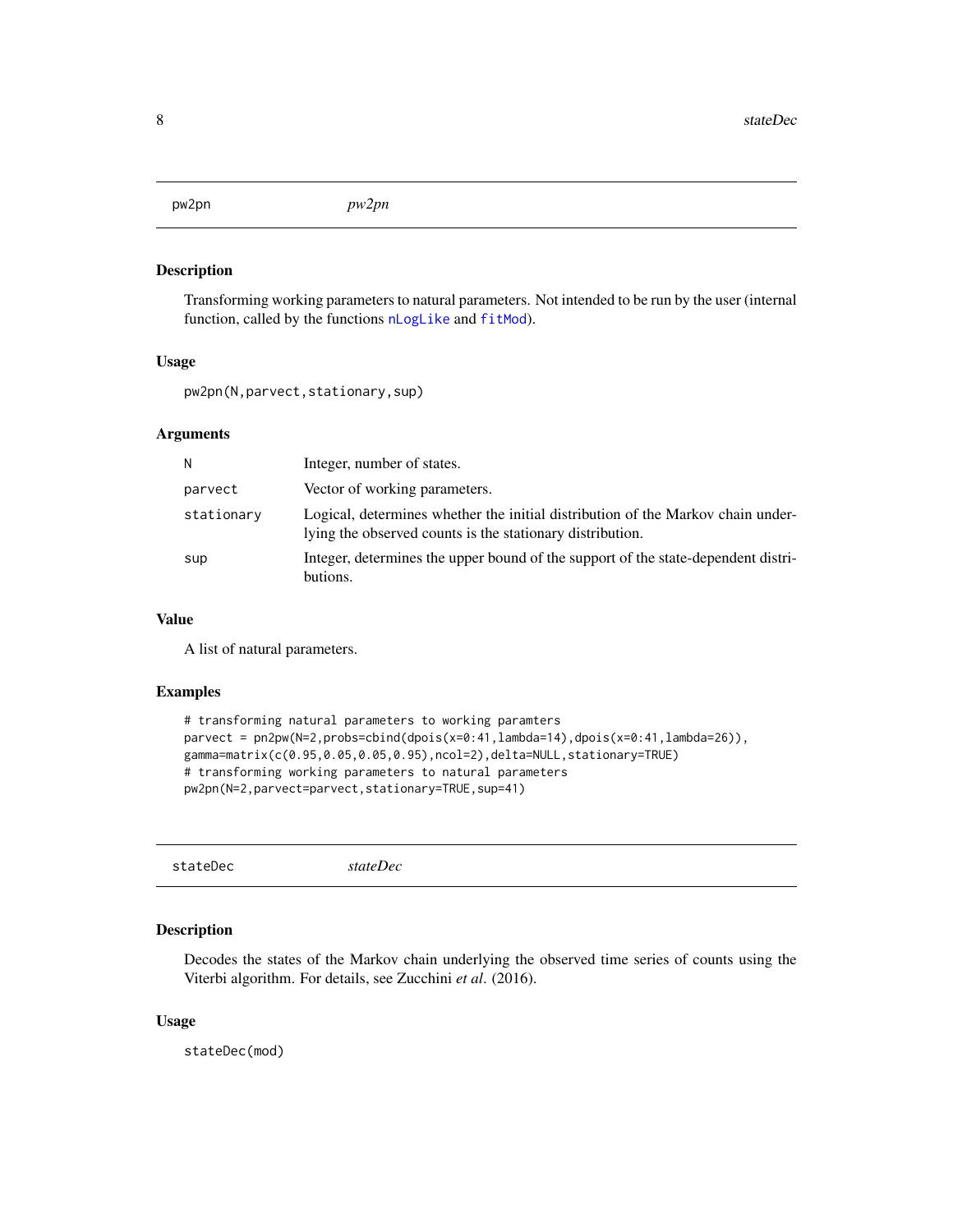#### <span id="page-8-0"></span>stateDec 9

#### Arguments

mod An object of type countHMM (as returned by the function [fitMod](#page-1-1)).

# Value

A vector of Viterbi-decoded states.

# References

Zucchini W., MacDonald, I.L., and Langrock, R. (2016): Hidden Markov Models for Time Series: An Introduction Using R, 2nd Edition. Chapman & Hall/CRC. doi:[https://doi.org/10.1201/](https://doi.org/10.1201/b20790) [b20790](https://doi.org/10.1201/b20790).

# Examples

```
# importing example data
x = read.table("http://www.hmms-for-time-series.de/second/data/earthquakes.txt")$V2
# model fitting
lambda = rep(10^4,2)mod = fitMod(x=x,lambda=lambda)
# decoding the states
stateDec(mod)
```